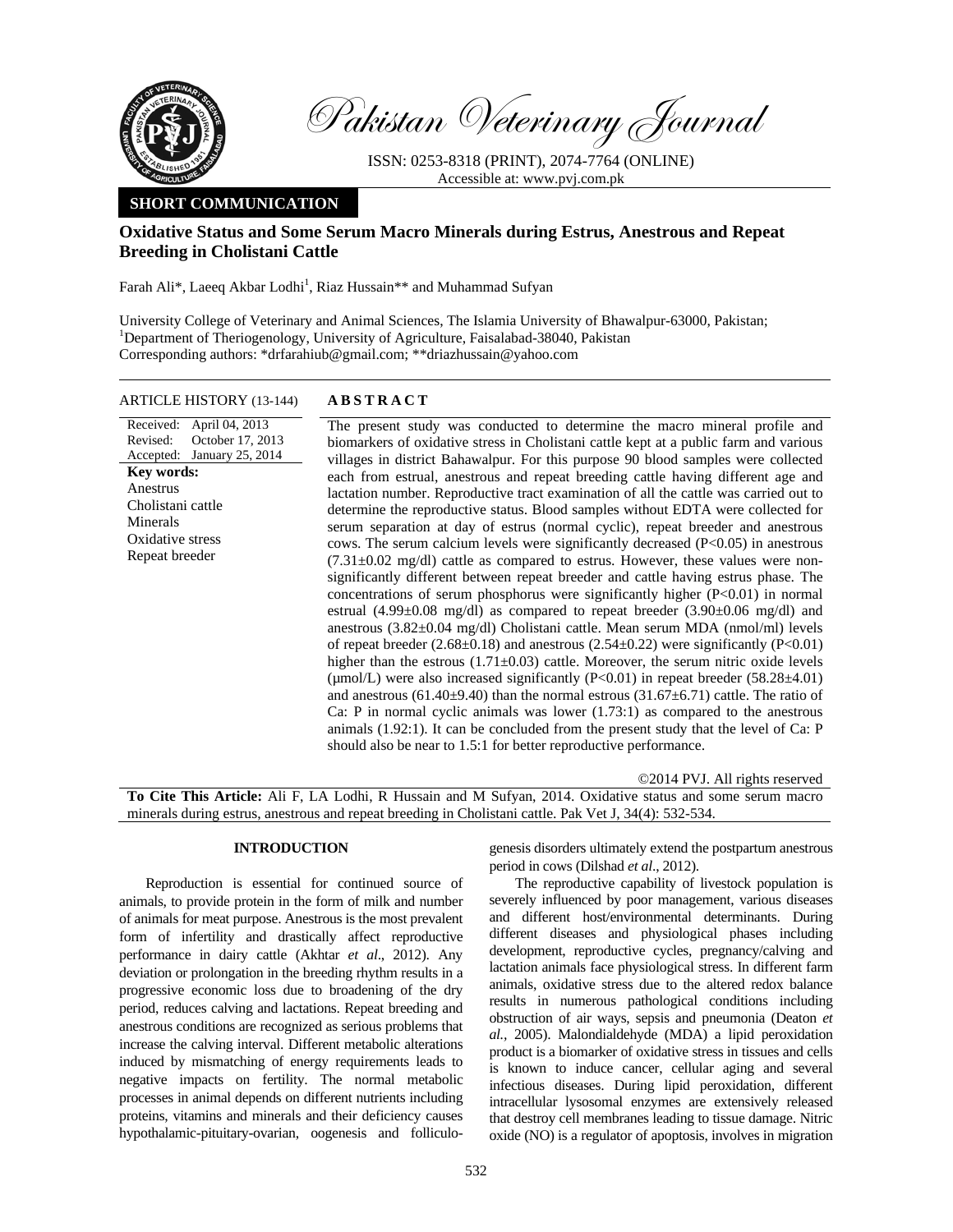of lymphocyte, vascular tone, wound repair and different other processes in the body. In macrophages NO production is associated with NO synthase (iNOS) expression and displays its activity against bacteria, parasites and fungi during inflammatory process (Gross *et al.,* 2004). Therefore, the present study was conducted to evaluate the serum mineral profile and the biomarkers of oxidative stress in repeat breeding and anestrous conditions in Cholistani cattle.

#### **MATERIALS AND METHODS**

The present study was conducted during 2011-2012 at Govt Livestock Farm, Jugaitpeer, different villages located in (east, west, north and south) radius of 35 km from the main city (Bahawalpur) Pakistan and various Cholistani cattle present in desert conditions.

 A total of 300 Cholistani cows without any apparent clinical ailment having 3-10 years of age were included in the present study. The rectal palpation was carried out to diagnose any abnormal condition in the reproductive tract of all animals. Finally out of these animals, 90 cattle were randomly selected were grouped into three categories having 30 animals each including estrous (E): animals in estrus at time of sampling, anestrous (AE): animals having smooth ovaries with no palpable structures and having no clinically abnormalities and repeat breeders (RB): cycling normally, with no clinical abnormalities but failed to conceive after at least two successive inseminations. Groups were based upon their breeding history and current reproductive status ascertained by the clinical examination of their genital organs.

About 15 ml of blood samples without anticoagulant (EDTA) from all the cattle of three different groups were collected aseptically from jugular vein in sterile test. All the blood samples were centrifuged at 3000 rpm for 15 minutes to separate the serum. About 1.5-2 ml serum was collected from each sample in eppendorf tubes and stored at -20°C. The serum calcium was determined using atomic absorption spectrophotometrically while phosphorus was determined by colorimetric method on UV spectrophotometer at 720 nm wavelength against standard and blank (Sitara *et al.,* 2008).

Oxidative stress was determined by the estimation of lipid per oxidation product malondialdehyde (MDA) concentration in serum spectrophotometrically (Suriyasathaporn *et al.,* 2006) and serum NO level was determined (Nisebet *et al.,* 2007).The data were analyzed statistically using analysis of variance technique (ANOVA) and the differences between means were compared by t-test.

## **RESULTS AND DISCUSSION**

Various expenses like veterinary treatment cost, decreased milk production, increased labor charges and various reproductive diseases are compound conditions where culling become necessary. Therefore, there is a need to control and eradicate the important reproductive disorders in animals by altering management practices those are related with risk of reproductive diseases. The animals in Pakistan suffer from various disease problems from time to time and among them reproductive tract disorders are important and multifactorial problems hindering the development of dairy sector (Akhtar *et al.,* 2012).

The mean serum calcium level was significantly reduced in anestrous  $(7.31 \pm 0.02 \text{ mg/dl})$  cattle (Table 1). However, these values were non-significantly different between repeat breeder (7.82±0.06 mg/dl) and anestrous  $(7.31\pm0.02)$  cattle. The results also revealed that the serum calcium level was non-significantly higher in normal cyclic than repeat breeder cattle. The decrease in calcium level in blood serum of anestrous and repeat breeder cattle could be due to the involvement of pathogens or deleterious effects of increased reactive oxygen species which damage the junctional complex in blood vascular channels or disrupt the normal homeostatic mechanisms resulting in poor absorption or increased losses from blood. Previously similar results also have been studied in anestrous, repeat breeder and in normal cyclic Sahiwal cows (Aslam and Tucker, 1998). The serum phosphorus levels were significantly (P<0.01) decreased in repeat breeder  $(3.82\pm0.04 \text{ mg/dl})$  and anestrous  $(3.90\pm0.06 \text{ mg/dl})$ Cholistani cattle as compared to normal estrual cattle. Phosphorus is essential for transfer of biological energy (ATP) and its deficiency may arrest the phenomenon of fertilization, may cause early embryonic death resulting in the repeat breeder and anestrous condition of cattle. These results are in agreement with who recorded significantly lower phosphorus levels in anestrous as compared to normal cyclic and repeat breeder animals. Similar results also have been reported in buffaloes (Kumar *et al.,* 2010). From the results of present study it was revealed that the repeat breeding and non-cyclic conditions in bovines could be due to the lower serum profile of calcium and phosphorus. The decreased values of serum macro minerals in repeat breeding and anestrous cattle can also be related to the inflammatory process and oxidative stress upon reproductive system due to invasions of pathogens in these animals as the values of MDA and NO were significantly increased during these phases (Table 1). Previously, it has been determined that deficiency and imbalance ratio of calcium to phosphorus in the blood of cattle is one of the causes of anestrous and repeat breeding (Jayachandran *et al.,* 2013).

The results of present study showed that the serum malondialdehyde (MDA) levels in repeat breeder and anestrous cattle differed significantly from estrual animals. Mean serum MDA levels in repeat breeder  $(2.68\pm0.18)$  and anestrous (2.54±0.22) were significantly higher than the normal estrous (1.71±0.03) cattle. The serum nitric oxide (NO) levels were increased significantly in repeat breeder  $(58.28\pm4.01)$  and anestrous  $(61.40\pm9.40)$  when compared to estrous (31.67±6.71) cattle (Table 1). The increased level of serum MDA and NO in present study could be due to the increase production of free radicals (ROS) during decrease in antioxidant defense and various infections (Turk *et al.,* 2013). The free radicals released from phagocytes react with DNA, lipid and different other macromolecules such as proteins which acts as natural targets of oxidation (Poulsen, 2005) and alters the normal functions of proteins, malfunctioning of enzymes and amino acids present in different enzymes results in oxidative damage. The increased levels of serum MDA and NO in present study could be due to the inflammatory process induced by different pathogens and are important biomarkers of inflammatory disease (Kullisaar *et al.,* 2013).